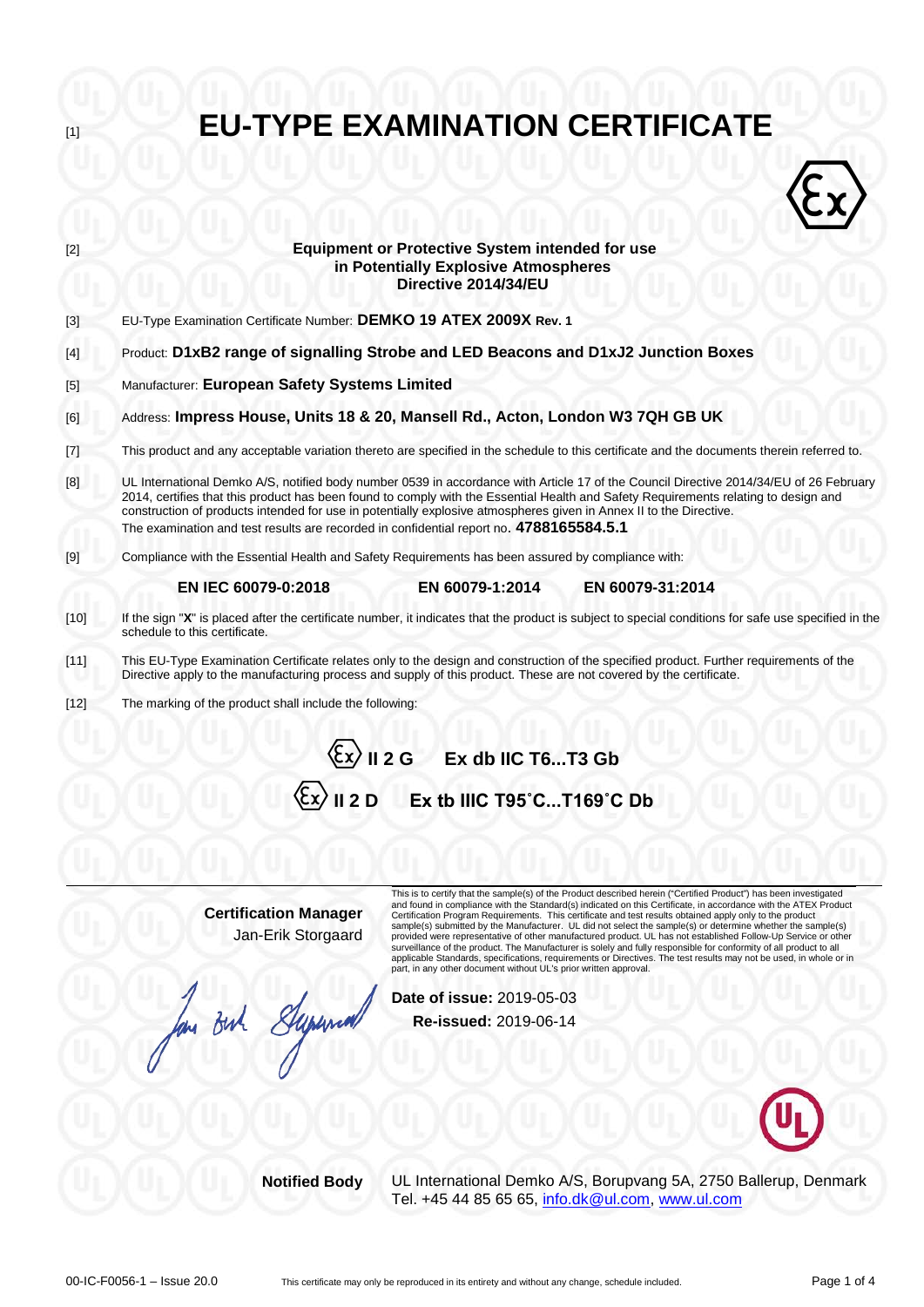## [13] **Schedule** [14] **EU-TYPE EXAMINATION CERTIFICATE No. DEMKO 19 ATEX 2009X Rev. 1**

### [15] Description of Product

D1xB2 series are a range of Electronic Strobe Beacons housed in a flameproof / dust protected aluminium enclosure that are intended to be used as visual warning / signalling devices. The enclosure is accessible via the threaded cover which incorporates a glass dome, the glass dome is cemented into the cover. A stainless steel lens guard and non-metallic lens diffuser are optional. Additionally the 5J, 10J and 15J 24VDC models may be fitted with an additional PCB for SIL monitoring. The range is supplemented by a D1xJ2 Junction Box which is based on the D1xB2 Series enclosure but closed with a single piece moulded threaded cover instead of the beacon lens.

| <b>Model</b>             | <b>Beacon energy</b><br>(Joules) | Voltage      | <b>Suffixes</b>                            |  |
|--------------------------|----------------------------------|--------------|--------------------------------------------|--|
| D1xB2X                   |                                  | DC012        |                                            |  |
|                          |                                  | <b>DC024</b> |                                            |  |
|                          | 05                               | <b>DC048</b> |                                            |  |
|                          |                                  | AC115        |                                            |  |
|                          |                                  | AC230        |                                            |  |
| D1xB2X                   |                                  | <b>DC024</b> |                                            |  |
|                          | 10                               | <b>DC048</b> |                                            |  |
|                          |                                  | AC115        |                                            |  |
|                          |                                  | AC230        | Up to 4 alpha                              |  |
|                          |                                  | DC024        | numeric characters,<br>not associated with |  |
| D1xB2X                   | 15                               | <b>DC048</b> | equipment                                  |  |
|                          |                                  | AC115        | certification                              |  |
|                          |                                  | AC230        |                                            |  |
|                          |                                  | DC024        |                                            |  |
| D1xB2X                   |                                  | <b>DC048</b> |                                            |  |
|                          | 21                               | AC115        |                                            |  |
|                          |                                  | AC230        |                                            |  |
| D1xB2LD2<br>(LED beacon) |                                  | <b>DC024</b> |                                            |  |
|                          |                                  | AC115        |                                            |  |
|                          |                                  | AC230        |                                            |  |
| D1xJ2T01                 |                                  |              |                                            |  |
| D1xJ2D01                 |                                  |              |                                            |  |
| D1xJ2M01                 |                                  |              |                                            |  |

#### Performance testing

The optical radiation output of the product with respect to explosion protection, according to Annex II clause 1.3.1 of the Directive 2014/34/EU is not covered in this certificate**.**

| <b>Model</b>                   | Type of<br>protection | <b>Temperature</b><br><b>Class</b> | <b>Associated Maximum Ambient</b><br><b>Temperature</b> |
|--------------------------------|-----------------------|------------------------------------|---------------------------------------------------------|
| D1xB2X05DC012                  |                       | T4                                 | -55 $^{\circ}$ C to +80 $^{\circ}$ C                    |
| D1xB2X05DC024                  | $Ex$ db $IC$          | T <sub>5</sub>                     | $-55^{\circ}$ C to $+75^{\circ}$ C                      |
|                                |                       | T <sub>6</sub>                     | $-55^{\circ}$ C to $+60^{\circ}$ C                      |
| D1xB2X05DC048                  | Fx th IIIC            | T104°C                             | $-55^{\circ}$ C to $+80^{\circ}$ C                      |
| D1xB2X05AC115                  | $Ex$ db $IC$          | <b>T4</b>                          | -55 $^{\circ}$ C to +70 $^{\circ}$ C                    |
| D1xB2X05AC230                  |                       | T <sub>5</sub>                     | -55 $^{\circ}$ C to +50 $^{\circ}$ C                    |
|                                | Ex tb IIIC            | T116°C                             | -55 $^{\circ}$ C to +70 $^{\circ}$ C                    |
| D1xB2X10DC024<br>D1xB2X10DC048 | $Ex$ db $IC$          | T <sub>4</sub>                     | $-55^{\circ}$ C to $+80^{\circ}$ C                      |
|                                |                       | T <sub>5</sub>                     | -55 $^{\circ}$ C to +45 $^{\circ}$ C                    |
|                                | Ex tb IIIC            | T135°C                             | $-55^{\circ}$ C to $+80^{\circ}$ C                      |
| D1xB2X10AC115<br>D1xB2X10AC230 | $Ex$ db $IC$          | T <sub>3</sub>                     | -55 $^{\circ}$ C to +70 $^{\circ}$ C                    |
|                                |                       | T <sub>4</sub>                     | $-55^{\circ}$ C to $+65^{\circ}$ C                      |
|                                | Ex tb IIIC            | T139°C                             | -55 $^{\circ}$ C to +70 $^{\circ}$ C                    |
| D1xB2X15DC024                  | $Ex$ db $IC$          | T <sub>3</sub>                     | -55 $^{\circ}$ C to +80 $^{\circ}$ C                    |
| D1xB2X15DC048                  |                       | T <sub>4</sub>                     | $-55^{\circ}$ C to $+65^{\circ}$ C                      |
|                                | Ex tb IIIC            | T146°C                             | -55 $^{\circ}$ C to +80 $^{\circ}$ C                    |
| D1xB2X15AC115<br>D1xB2X15AC230 | Ex db IIC             | T <sub>3</sub>                     | $-55^{\circ}$ C to $+70^{\circ}$ C                      |
|                                |                       | T4                                 | $-55^{\circ}$ C to $+65^{\circ}$ C                      |
|                                | Ex tb IIIC            | T139°C                             | -55 $^{\circ}$ C to +70 $^{\circ}$ C                    |
| D1xB2X21DC024                  | Ex db IIC             | T <sub>3</sub>                     | -55 $^{\circ}$ C to +80 $^{\circ}$ C                    |
| D1xB2X21DC048                  |                       | T4                                 | -55 $^{\circ}$ C to +45 $^{\circ}$ C                    |

Te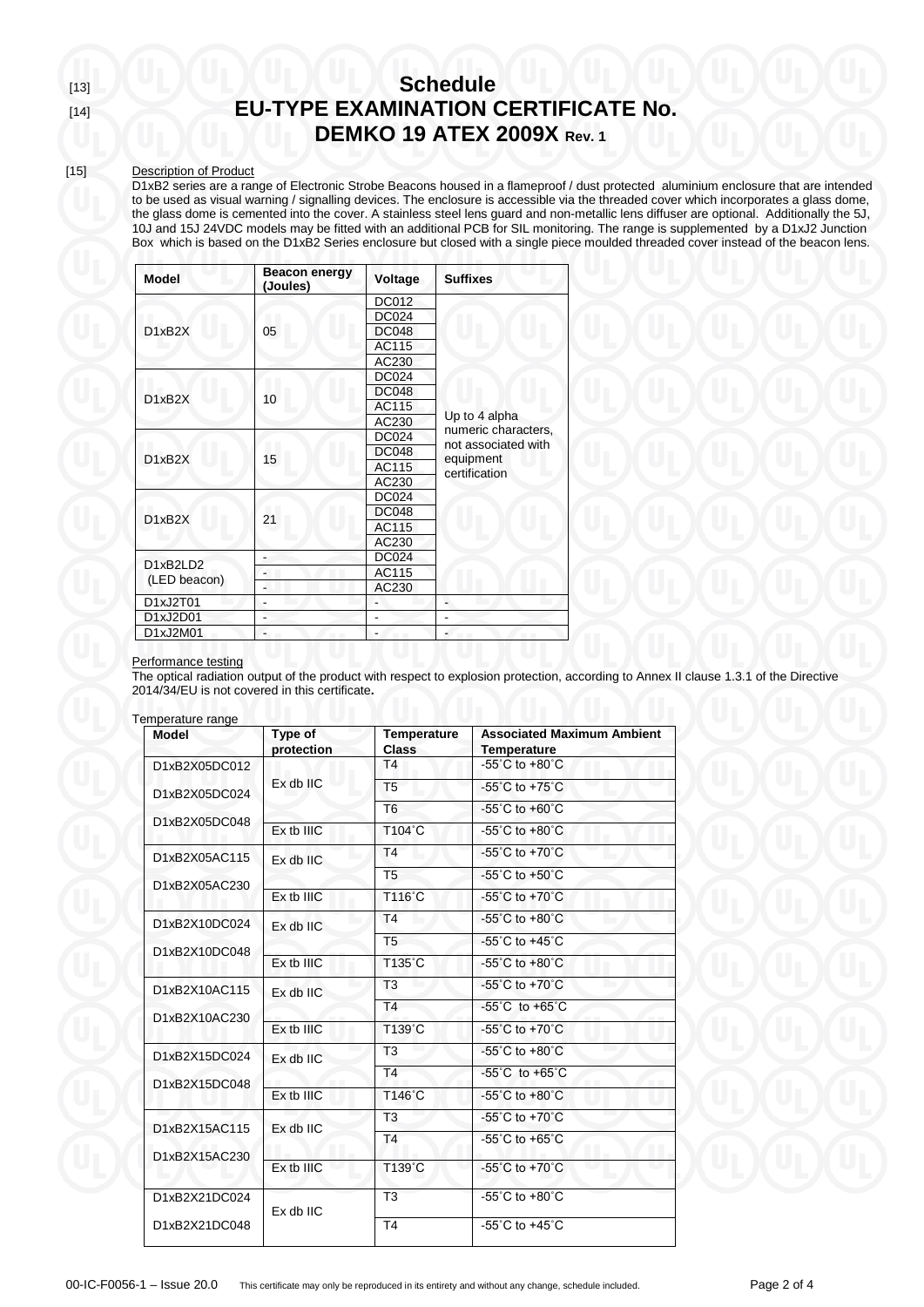# [13] **Schedule** [14] **EU-TYPE EXAMINATION CERTIFICATE No. DEMKO 19 ATEX 2009X Rev. 1**

|                                | $Ex$ tb $IIIC$ | T169°C          | $-55^{\circ}$ C to $+80^{\circ}$ C |
|--------------------------------|----------------|-----------------|------------------------------------|
| D1xB2X21AC115<br>D1xB2X21AC230 | $Ex$ db $IC$   | T <sub>3</sub>  | $-55^{\circ}$ C to $+60^{\circ}$ C |
|                                |                | T <sub>4</sub>  | $-55^{\circ}$ C to $+50^{\circ}$ C |
|                                | $Ex$ tb $IIIC$ | T141°C          | $-55^{\circ}$ C to $+60^{\circ}$ C |
|                                | $Ex$ db $IC$   | T <sub>5</sub>  | $-55^{\circ}$ C to $+80^{\circ}$ C |
| D1xB2LD2                       |                | T <sub>6</sub>  | $-55^{\circ}$ C to $+70^{\circ}$ C |
|                                | $Ex$ tb $IIIC$ | $T95^{\circ}$ C | $-55^{\circ}$ C to $+80^{\circ}$ C |
|                                |                | T <sub>4</sub>  | $-55^{\circ}$ C to $+80^{\circ}$ C |
| D1xJ2***                       | $Ex$ db $IC$   | T <sub>5</sub>  | $-55^{\circ}$ C to $+70^{\circ}$ C |
|                                |                | T <sub>6</sub>  | $-55^{\circ}$ C to $+55^{\circ}$ C |
|                                | $Ex$ tb $IIIC$ | T106°C          | $-55^{\circ}$ C to $+80^{\circ}$ C |

### Electrical data

| Model         | Voltage<br>DC            | Voltage<br>AC            | Freq.<br>Hz              | Maximum Current<br>mAmps |
|---------------|--------------------------|--------------------------|--------------------------|--------------------------|
| D1xB2X05DC012 | $10 - 14$                |                          | $\blacksquare$           | 600                      |
| D1xB2X05DC024 | 20-28                    |                          |                          | 350                      |
| D1xB2X05DC048 | 42-54                    |                          |                          | 150                      |
| D1xB2X05AC115 | $\overline{\phantom{a}}$ | 110-120                  | 50/60                    | 200                      |
| D1xB2X05AC230 | L.                       | 220-240                  | 50/60                    | 100                      |
| D1xB2X10DC024 | 20-28                    |                          |                          | 710                      |
| D1xB2X10DC048 | 42-54                    | L.                       | $\overline{\phantom{a}}$ | 250                      |
| D1xB2X10AC115 | ۳                        | 110-120                  | 50/60                    | 300                      |
| D1xB2X10AC230 | ÷,                       | 220-240                  | 50/60                    | 180                      |
| D1xB2X15DC024 | 20-28                    | $\overline{\phantom{a}}$ | $\blacksquare$           | 920                      |
| D1xB2X15DC048 | 42-54                    |                          |                          | 360                      |
| D1xB2X15AC115 |                          | 110-120                  | 50/60                    | 420                      |
| D1xB2X15AC230 | $\blacksquare$           | 220-240                  | 50/60                    | 230                      |
| D1xB2X21DC024 | 20-28                    |                          |                          | 1240                     |
| D1xB2X21DC048 | 42-54                    |                          |                          | 560                      |
| D1xB2X21AC115 | $\blacksquare$           | 110-120                  | 50/60                    | 530                      |
| D1xB2X21AC230 | $\blacksquare$           | 220-240                  | 50/60                    | 270                      |
| D1xB2LD2DC024 | 18-54                    |                          |                          | 500                      |
| D1xB2LD2AC115 | ÷.                       | 110-120                  | 50/60                    | 180                      |
| D1xB2LD2AC230 |                          | 220-240                  | 50/60                    | 100                      |
| $D1xJ2***$    | 60VDC Max                | 260VAC Max               | 50/60                    | 10 Watts                 |